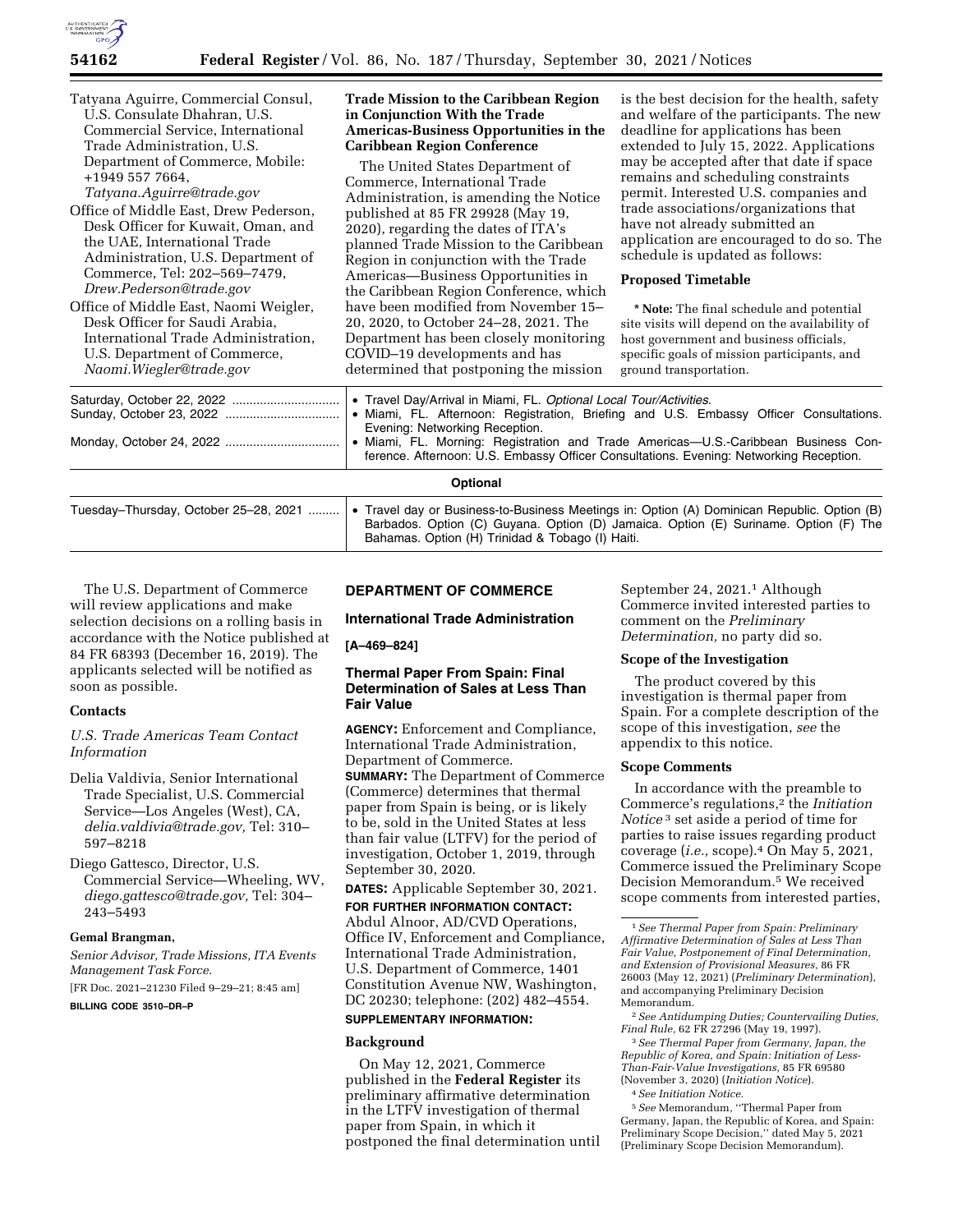which we addressed in the Final Scope Decision Memorandum.6 Commerce did not modify the scope of this investigation since the *Preliminary Determination.* 

# **Verification**

Because the sole mandatory respondent in this investigation, Torraspapel S.A., did not respond to sections B–D of Commerce's antidumping duty questionnaire, Commerce reached the *Preliminary Determination* entirely on the basis of facts available with the application of adverse inferences (AFA). As such, because the *Preliminary Determination*  was based entirely on AFA, we did not conduct a verification.

# **Use of Total Adverse Facts Available**

Pursuant to sections 776(a) and (b) of the Tariff Act of 1930, as amended (Act), because Torraspapel S.A., did not respond to sections B–D of Commerce's antidumping duty questionnaire, we have continued to assign it the highest dumping margin alleged in the Petition, which is 41.45 percent.<sup>7</sup> As explained in the *Preliminary Determination,* at initiation we found the 41.45 percent Petition dumping margin to be both reliable and relevant.8 Therefore, we corroborated the rate. No interested party commented on our decision to apply this rate to Torraspapel S.A.

# **All-Others Rate**

Section 735(c)(5)(A) of the Act provides that the estimated weightedaverage dumping margin for all other producers and exporters not individually investigated shall be equal to the weighted average of the estimated weighted-average dumping margins established for exporters and producers individually investigated, excluding dumping margins that are zero, *de minimis,* or determined entirely under section 776 of the Act (facts available). Pursuant to section 735(c)(5)(B) of the Act, if the estimated weighted-average dumping margins established for all of the exporters and producers individually examined are zero, *de minimis* or determined based entirely

on facts available, Commerce may use any reasonable method to establish the estimated weighted-average dumping margin for all-other producers or exporters not individually investigated.

Commerce determined the estimated weighted-average dumping margin for Torraspapel S.A. entirely under section 776 of the Act. Consequently, pursuant to section  $735(c)(5)(B)$  of the Act and Commerce's practice under these circumstances, we assigned a dumping margin to the ''all-others''' companies equal to the simple average of the dumping margins from the Petition.9 For a full description of the methodology underlying Commerce's analysis, *see* the Preliminary Decision Memorandum.

# **Final Determination**

The final estimated weighted-average dumping margins are as follows:

| Exporter/producer | Estimated<br>weighted-<br>average<br>dumping<br>margin<br>(percent) |
|-------------------|---------------------------------------------------------------------|
| Torraspapel S.A.  | 41.45                                                               |
| All Others        | 37.07                                                               |

# **Disclosure**

Normally, Commerce discloses to interested parties the calculations performed in connection with a final determination within five days of any public announcement or, if there is no public announcement, within five days of the date of publication of the notice

of final determination in the **Federal Register**, in accordance with 19 CFR 351.224(b). However, because Commerce applied AFA to the mandatory respondent in this investigation, Torraspapel, S.A., in accordance with section 776 of the Act, and the AFA dumping margin is based solely on the petition, there are no calculations to disclose.

# **Continuation of Suspension of Liquidation**

In accordance with section 735(c)(1)(B) of the Act, Commerce will instruct U.S. Customs and Border Protection (CBP) to continue to suspend liquidation of all appropriate entries of thermal paper from Spain, as described in the appendix to this notice, which were entered, or withdrawn from warehouse, for consumption on or after May 12, 2021, the date of publication in the **Federal Register** of the affirmative *Preliminary Determination.* 

Pursuant to section 735(c)(1)(B)(ii) of the Act and 19 CFR 351.210(d), we will instruct CBP to require a cash deposit for such entries of merchandise equal to the following amounts: (1) The cash deposit rate for Torraspapel S.A is equal to the company-specific estimated weighted-average dumping margin listed for Torraspapel S.A in the table in the ''Final Determination'' section of this notice; (2) if the exporter is not identified in the table in the ''Final Determination'' section of this notice, but the producer is, then the cash deposit rate will be equal to the company-specific estimated weightedaverage dumping margin for the producer of the subject merchandise; and (3) the cash deposit rate for all other producers and exporters in Spain is equal to the all-others estimated weighted-average dumping margin listed in the table in the ''Final Determination'' section of this notice.

These suspension-of-liquidation instructions will remain in effect until further notice.

# **International Trade Commission Notification**

In accordance with section 735(d) of the Act, we will notify the International Trade Commission (ITC) of this final affirmative determination of sales at LTFV. Because Commerce's final determination is affirmative, in accordance with section 735(b)(2) of the Act, the ITC will make its final determination as to whether the domestic industry in the United States is materially injured, or threatened with material injury, by reason of imports or sales (or the likelihood of sales) for importation of thermal paper from

<sup>6</sup>*See* Memorandum, ''Thermal Paper from Germany, Japan, the Republic of Korea, and Spain: Final Decision on General Scope Issues,'' dated concurrently with, and herby adopted by, this notice (Final Scope Decision Memorandum). 7*See Preliminary Determination* Preliminary

Decision Memorandum.

<sup>8</sup> *Id.; see also* section 776(c) of the Act; 19 CFR 351.308(c) and (d); and *Final Determination of Sales at Less Than Fair Value and Affirmative Determination of Critical Circumstances, in Part: Light-Walled Rectangular Pipe and Tube from the People's Republic of China,* 73 FR 35652, 35653 (June 24, 2008), and accompanying IDM at Comment 1.

<sup>9</sup>*See, e.g., Notice of Preliminary Determination of Sales at Less Than Fair Value: Sodium Nitrite from the Federal Republic of Germany,* 73 FR 21909, 21912 (April 23, 2008), unchanged in *Notice of Final Determination of Sales at Less Than Fair Value: Sodium Nitrite from the Federal Republic of Germany,* 73 FR 38986, 38987 (July 8, 2008), and accompanying Issues and Decision Memorandum at Comment 2; *Notice of Final Determination of Sales at Less Than Fair Value: Raw Flexible Magnets from Taiwan,* 73 FR 39673, 39674 (July 10, 2008); *Steel Threaded Rod from Thailand: Preliminary Determination of Sales at Less Than Fair Value and Affirmative Preliminary Determination of Critical Circumstances,* 78 FR 79670, 79671 (December 31, 2013), unchanged in *Steel Threaded Rod from Thailand: Final Determination of Sales at Less Than Fair Value and Affirmative Final Determination of Critical Circumstances,* 79 FR 14476, 14477 (March 14, 2014); Petitioners' Letter, ''Petitions for the Imposition of Antidumping Duties on Imports of Thermal Paper From Germany, Japan, Korea, and Spain,'' dated October 7, 2020 at Volume V; Petitioners' Letter, ''Response of Petitioners to Volumes I–V Supplemental Questionnaires: Thermal Paper from Germany, Japan, Korea, and Spain,'' dated October 16, 2020 at section ''Petitioners' Responses to Supplemental Questions Regarding Volume V''; and Checklist, ''Enforcement and Compliance Office of AD/CVD Operations Antidumping Duty Investigation Initiation Checklist: Thermal Paper from Spain,'' dated October 27, 2020.